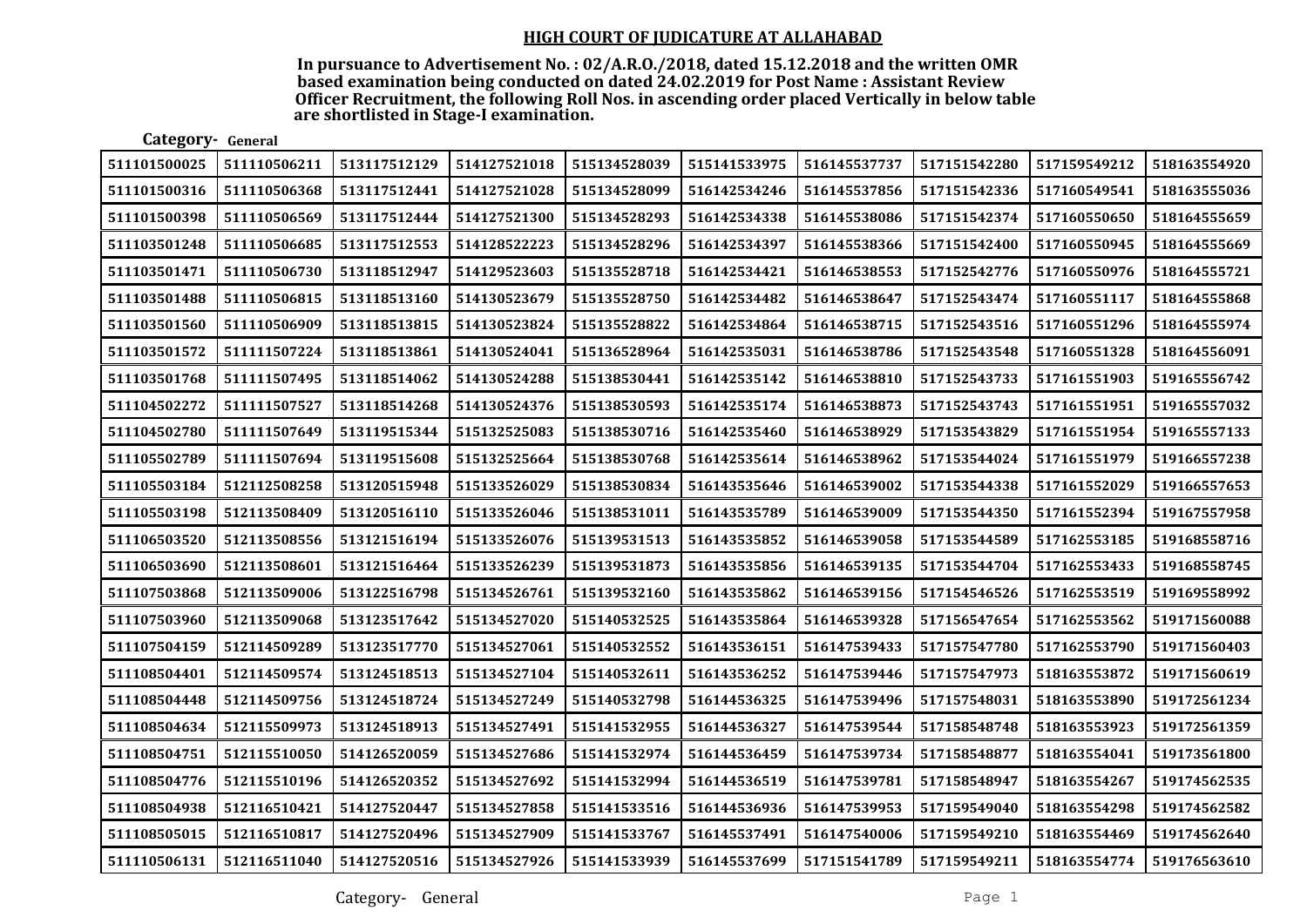| Category- General |              |              |              |              |              |              |              |              |              |
|-------------------|--------------|--------------|--------------|--------------|--------------|--------------|--------------|--------------|--------------|
| 519176563703      | 519185569197 | 519196576584 | 519202580371 | 520210585159 | 520220595556 | 520225599629 | 520229602608 | 520232606116 | 520239611954 |
| 519176563718      | 519185569590 | 519197576857 | 519202580422 | 520210585470 | 520221596578 | 520225599673 | 520229602626 | 520232606130 | 520239612048 |
| 519178564326      | 519185569673 | 519197576960 | 519203580611 | 520211586278 | 520222596862 | 520225599737 | 520229602884 | 520233606670 | 520239612105 |
| 519178564604      | 519187570898 | 519197577071 | 519203580645 | 520211586387 | 520222597070 | 520225599769 | 520229603078 | 520233606958 | 520239612299 |
| 519178564665      | 519188571372 | 519197577124 | 519203580657 | 520211586910 | 520222597263 | 520225599818 | 520230603255 | 520233607389 | 520239612401 |
| 519178564925      | 519189571610 | 519197577195 | 519203580864 | 520211587216 | 520222597326 | 520225599899 | 520230603341 | 520234607509 | 520240612747 |
| 519179564963      | 519189571619 | 519197577237 | 519203580946 | 520211587337 | 520222597385 | 520226600246 | 520230603472 | 520234607808 | 520240613024 |
| 519179564986      | 519189571847 | 519197577333 | 519203580980 | 520211587406 | 520222597597 | 520226600278 | 520230603506 | 520234608021 | 520240613143 |
| 519179565330      | 519189571969 | 519198577460 | 519203580998 | 520211587762 | 520222597667 | 520226600329 | 520230603545 | 520235608451 | 520240613364 |
| 519180565552      | 519189571984 | 519199578200 | 519205581805 | 520211587860 | 520222597711 | 520226600421 | 520230603656 | 520235608461 | 520240613477 |
| 519180565769      | 519190572818 | 519199578348 | 519205581946 | 520212588472 | 520222597731 | 520226600537 | 520230603686 | 520235608621 | 520240613533 |
| 519180565880      | 519191573130 | 519199578430 | 519205581955 | 520213589532 | 520222597890 | 520226600729 | 520230603689 | 520235608876 | 520241613772 |
| 519180565990      | 519191573300 | 519199578553 | 519205582137 | 520213589547 | 520222597954 | 520226600792 | 520231604226 | 520235609066 | 520241613833 |
| 519181566446      | 519191573668 | 519199578614 | 519206582254 | 520214590224 | 520223598010 | 520226600956 | 520231604252 | 520236609264 | 520241613860 |
| 519181566616      | 519191573765 | 519199578645 | 519206582343 | 520215590560 | 520223598256 | 520227601218 | 520231604270 | 520236609271 | 520241613998 |
| 519182566697      | 519192573858 | 519200578887 | 519206582359 | 520215590826 | 520223598331 | 520227601320 | 520231604344 | 520236609290 | 520242614129 |
| 519182567176      | 519192574297 | 519200578913 | 519206582610 | 520215591094 | 520223598395 | 520227601403 | 520231604391 | 520236609534 | 520242614450 |
| 519182567247      | 519193574671 | 519201579295 | 519206582636 | 520215591236 | 520223598419 | 520227601408 | 520231604550 | 520236609572 | 520242614643 |
| 519182567362      | 519193574793 | 519201579329 | 519207582702 | 520216591841 | 520223598557 | 520227601569 | 520231604662 | 520236609814 | 520242614656 |
| 519182567431      | 519193574799 | 519201579501 | 519207582952 | 520216591875 | 520223598586 | 520228601807 | 520231604916 | 520236609995 | 520243614989 |
| 519183567465      | 519193574976 | 519201579621 | 519208583465 | 520217591948 | 520224598816 | 520228601816 | 520231604941 | 520236610046 | 520243615669 |
| 519183567672      | 519194575192 | 519201579759 | 519208583652 | 520217593187 | 520224599089 | 520228601831 | 520231605041 | 520237610858 | 520243615915 |
| 519183567689      | 519194575221 | 519201579837 | 520209583879 | 520218594221 | 520225599301 | 520228602064 | 520232605330 | 520237610962 | 520243616004 |
| 519183567793      | 519194575377 | 519202579988 | 520209583946 | 520218594298 | 520225599479 | 520228602226 | 520232605357 | 520238611061 | 520244616326 |
| 519184568367      | 519194575398 | 519202579996 | 520209584144 | 520219594647 | 520225599528 | 520228602398 | 520232605517 | 520238611373 | 520244616351 |
| 519184568783      | 519195575865 | 519202580004 | 520209584274 | 520219594861 | 520225599586 | 520229602481 | 520232605991 | 520238611556 | 520244616605 |
| 519184568971      | 519195576023 | 519202580359 | 520209584715 | 520219595052 | 520225599605 | 520229602552 | 520232606029 | 520239611911 | 520244616706 |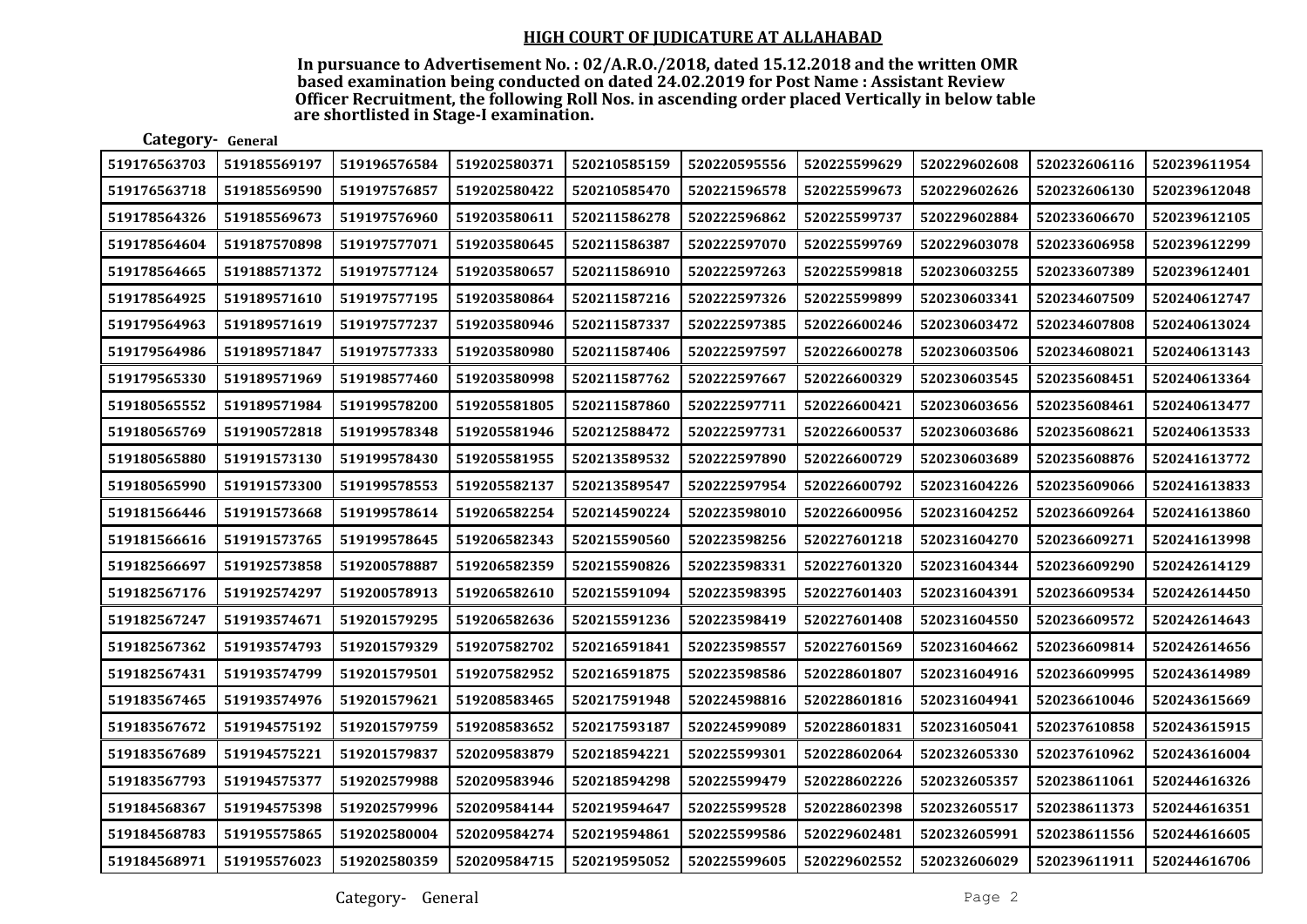| Category- General |              |              |              |              |              |              |              |              |              |
|-------------------|--------------|--------------|--------------|--------------|--------------|--------------|--------------|--------------|--------------|
| 520244616806      | 520249620838 | 520254625152 | 520258627908 | 520261631085 | 522277641328 | 522286647913 | 523298656337 | 523307661758 | 523314667585 |
| 520244616874      | 520249620916 | 520254625156 | 520258627909 | 520261631115 | 522277641346 | 522286647915 | 523299656456 | 523307662075 | 523315668289 |
| 520244616913      | 520249621010 | 520254625221 | 520258628096 | 520261631238 | 522277641379 | 523287648510 | 523299656507 | 523307662114 | 523315668451 |
| 520244617103      | 520250621286 | 520254625338 | 520258628261 | 521262631263 | 522277641583 | 523289649204 | 523299656558 | 523307662474 | 523316668562 |
| 520244617278      | 520250621664 | 520254625344 | 520258628345 | 521262631304 | 522278642064 | 523289649476 | 523299656690 | 523307662537 | 523316669067 |
| 520245617289      | 520250621763 | 520255625643 | 520258628360 | 521262631622 | 522278642235 | 523290649696 | 523300657003 | 523307662769 | 523316669109 |
| 520245617310      | 520250621803 | 520255625740 | 520258628413 | 521264632624 | 522278642279 | 523291650692 | 523300657089 | 523309663646 | 523317669238 |
| 520245617340      | 520251622217 | 520255625822 | 520259628504 | 521264632658 | 522278642297 | 523292651491 | 523300657105 | 523309663676 | 523317669322 |
| 520245617439      | 520251622619 | 520255625881 | 520259628583 | 521264633044 | 522278642394 | 523293652464 | 523300657163 | 523309663689 | 523317669447 |
| 520245617572      | 520251622809 | 520255625945 | 520259629025 | 521264633140 | 522278642503 | 523293652942 | 523301657849 | 523309664103 | 523317669490 |
| 520245617578      | 520251623061 | 520255625957 | 520259629032 | 521264633191 | 522279642522 | 523294653151 | 523302658027 | 523310664414 | 523317669703 |
| 520245617710      | 520252623249 | 520255625958 | 520259629128 | 521264633248 | 522280643606 | 523294653220 | 523302658277 | 523310664458 | 523317669898 |
| 520245618165      | 520252623525 | 520255626035 | 520259629135 | 521264633320 | 522280643774 | 523294653262 | 523302658367 | 523310664472 | 523317669954 |
| 520246618247      | 520252623572 | 520256626109 | 520259629150 | 521266634115 | 522281644148 | 523294653311 | 523303658855 | 523310664513 | 523318670304 |
| 520246618359      | 520252623610 | 520256626213 | 520259629279 | 521266634234 | 522281644285 | 523294653444 | 523303658915 | 523311664777 | 523318670378 |
| 520246618393      | 520252623689 | 520256626263 | 520260629589 | 521266634485 | 522281644741 | 523295653973 | 523303659006 | 523311664952 | 523318670709 |
| 520246618403      | 520252623719 | 520256626308 | 520260629749 | 521269636104 | 522282645029 | 523297654624 | 523304659696 | 523311665060 | 523318670825 |
| 520246618532      | 520253623910 | 520256626357 | 520260629910 | 521269636352 | 522282645393 | 523297654856 | 523304659858 | 523312665392 | 523318670845 |
| 520246618809      | 520253624025 | 520256626398 | 520260629921 | 521272637914 | 522282645400 | 523297655088 | 523305660498 | 523312665702 | 523318671024 |
| 520247619341      | 520253624037 | 520257627068 | 520261630357 | 521273638900 | 522283645559 | 523298655248 | 523306660845 | 523312665896 | 523318671129 |
| 520247619588      | 520253624039 | 520257627093 | 520261630405 | 522274639170 | 522284646479 | 523298655495 | 523306660979 | 523313666502 | 523318671356 |
| 520248619709      | 520253624058 | 520257627268 | 520261630622 | 522276640500 | 522285646854 | 523298655631 | 523306661002 | 523313666649 | 523319671626 |
| 520248619769      | 520253624433 | 520257627284 | 520261630628 | 522276640557 | 522285646980 | 523298655730 | 523306661046 | 523313666700 | 523320672023 |
| 520248619994      | 520254624542 | 520258627673 | 520261630664 | 522276640668 | 522285646990 | 523298655845 | 523306661084 | 523314667330 | 523320672247 |
| 520249620296      | 520254624673 | 520258627786 | 520261630690 | 522276640701 | 522285646994 | 523298656155 | 523306661092 | 523314667399 | 523320672383 |
| 520249620776      | 520254625133 | 520258627812 | 520261630705 | 522276640896 | 522285647153 | 523298656218 | 523306661388 | 523314667410 | 523320672461 |
| 520249620812      | 520254625145 | 520258627866 | 520261630786 | 522277641044 | 522286647522 | 523298656327 | 523307661594 | 523314667518 | 523320672466 |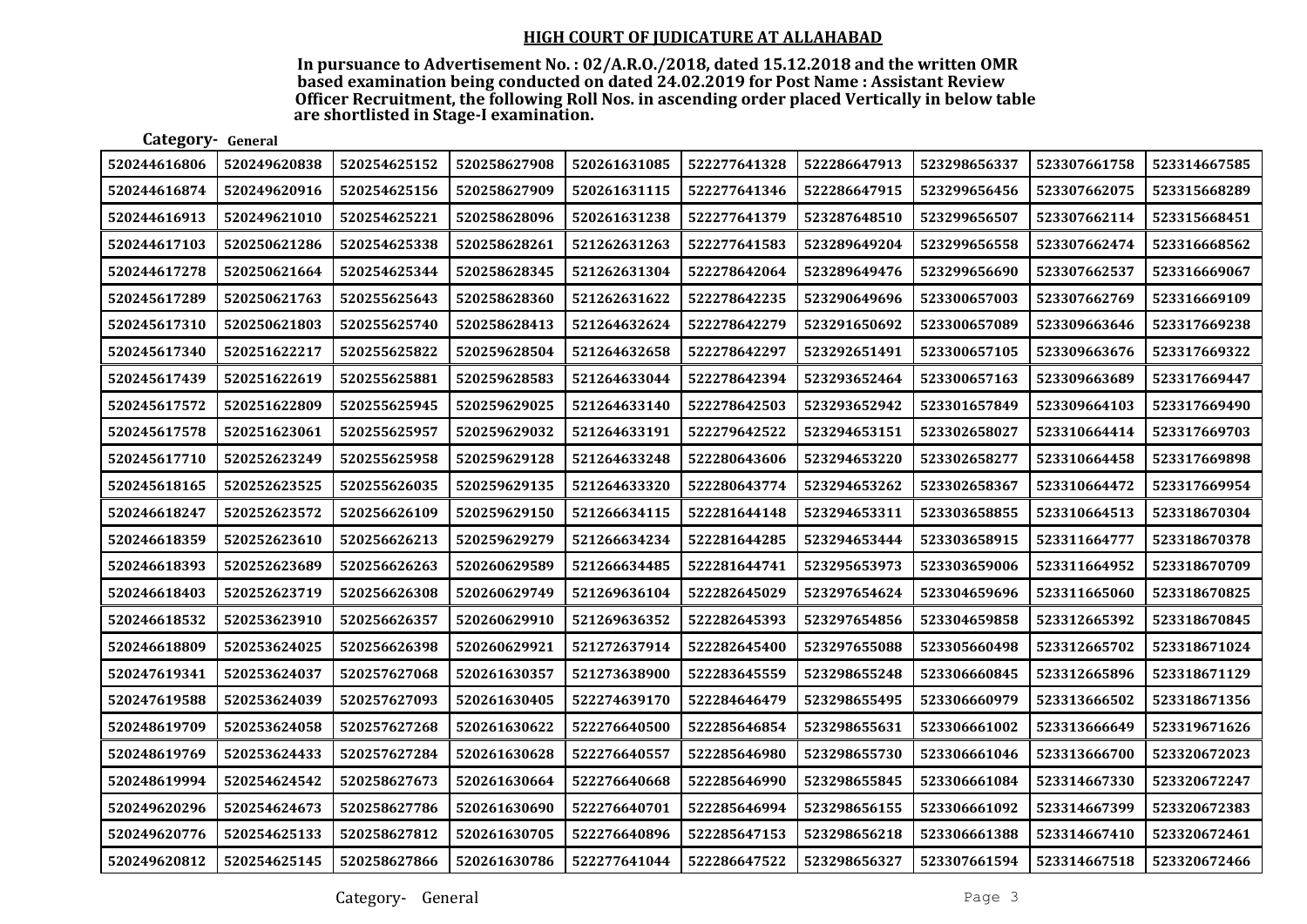| Category-    | General |
|--------------|---------|
| 523320672532 |         |
| 523320672810 |         |
| 523321673470 |         |
| 523321673489 |         |
| 523321673698 |         |
| 523321673824 |         |
| 523322674238 |         |
| 523322674555 |         |
| 523322674844 |         |
| 523322674867 |         |
| 523323675544 |         |
| 523323675701 |         |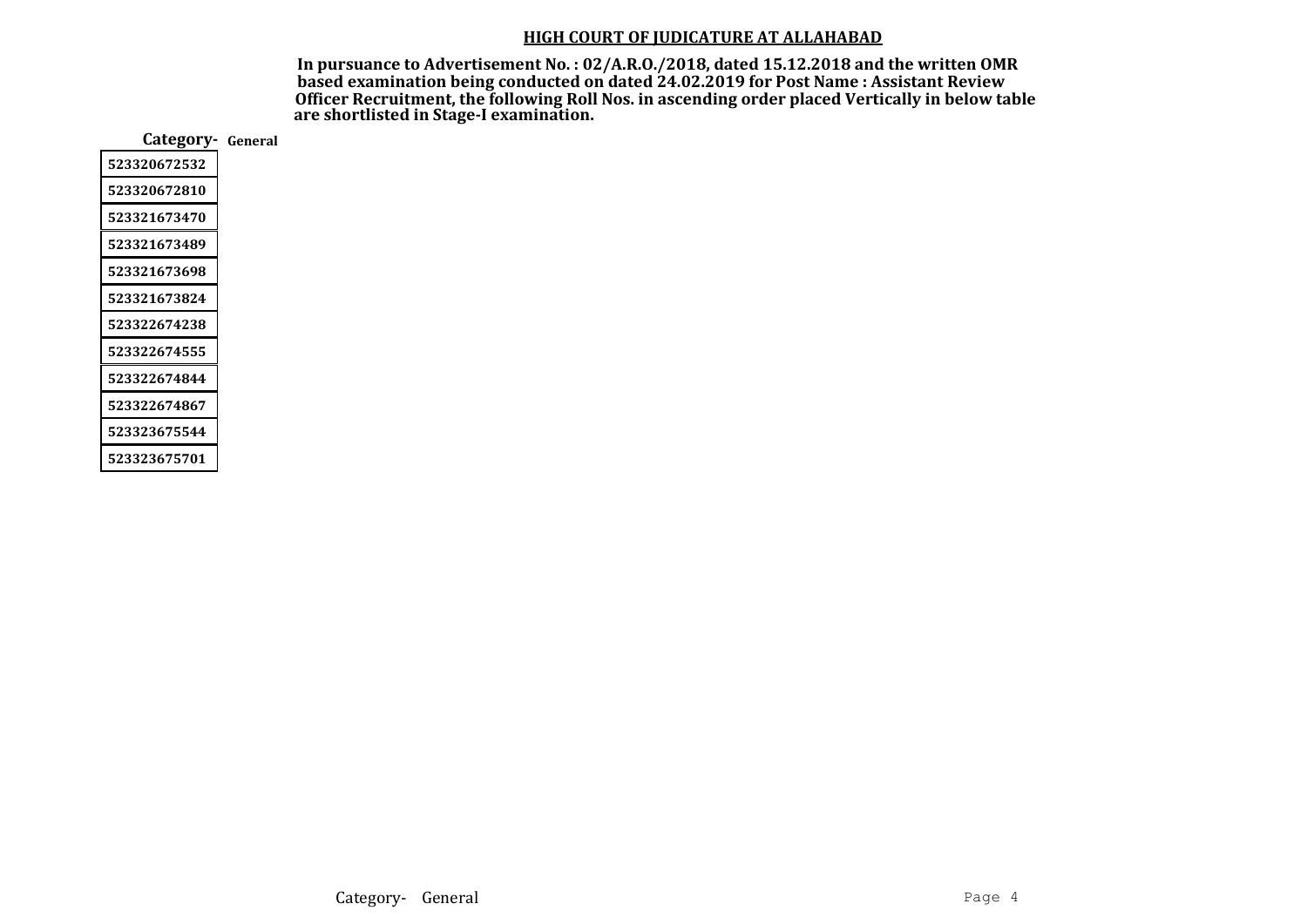In pursuance to Advertisement No. : 02/A.R.O./2018, dated 15.12.2018 and the written OMR based examination being conducted on dated 24.02.2019 for Post Name : Assistant Review Officer Recruitment, the following Roll Nos. in ascending order placed Vertically in below table are shortlisted in Stage-I examination.

# Category- Other Backward Classes

| 511101500346 | 513118513414 | 515135528819 | 516145538310 | 519167558047 | 519192574261 | 520211586154 | 520233606642 | 520240613539 | 520253624398 |
|--------------|--------------|--------------|--------------|--------------|--------------|--------------|--------------|--------------|--------------|
| 511102500940 | 513118514135 | 515136528993 | 516146538397 | 519171560136 | 519192574369 | 520211587765 | 520233606799 | 520241613867 | 520254624742 |
| 511103501294 | 513118514325 | 515136529201 | 516146538701 | 519173561768 | 519193574548 | 520211587849 | 520233607140 | 520242614677 | 520255625538 |
| 511103502191 | 513119514663 | 515138530499 | 516146538743 | 519174562201 | 519194575060 | 520217592251 | 520233607214 | 520242614777 | 520256626318 |
| 511104502314 | 513119515279 | 515138530661 | 516146538836 | 519176563549 | 519194575295 | 520219594497 | 520233607347 | 520242614816 | 520256626369 |
| 511104502417 | 513119515530 | 515138530779 | 516146538975 | 519176563552 | 519194575553 | 520220595358 | 520234607516 | 520242614832 | 520257627056 |
| 511104502685 | 513120515685 | 515138530801 | 516147539877 | 519176563794 | 519195575572 | 520220595597 | 520235608227 | 520243615418 | 520257627061 |
| 511104502777 | 513122516851 | 515139531634 | 516147539896 | 519179565051 | 519195576249 | 520221596754 | 520235608289 | 520243616058 | 520257627422 |
| 511105502896 | 513124518601 | 515140532545 | 517148540218 | 519179565338 | 519197576847 | 520222597236 | 520235608687 | 520244616985 | 520258627768 |
| 511106503500 | 514126520227 | 515140532593 | 517151541719 | 519180565554 | 519200578875 | 520222597555 | 520235608768 | 520245617357 | 520258627903 |
| 511108504445 | 514126520270 | 515140532862 | 517152543307 | 519180565642 | 519200579063 | 520224598668 | 520235609186 | 520246618599 | 520258627966 |
| 511108504841 | 514127520980 | 515141532984 | 517153543820 | 519180565757 | 519201579242 | 520225599312 | 520236609227 | 520247619065 | 520258628063 |
| 511109505264 | 514127521386 | 515141533298 | 517153544037 | 519181566403 | 519201579323 | 520225599866 | 520236609969 | 520247619265 | 520258628313 |
| 511109505485 | 514127521900 | 515141533905 | 517154545521 | 519181566635 | 519201579672 | 520225600069 | 520237610334 | 520248620129 | 520259628512 |
| 511109505835 | 514129523390 | 516142534389 | 517154546543 | 519182567186 | 519201579846 | 520226600802 | 520237610521 | 520249620188 | 520259628573 |
| 511110506336 | 514129523608 | 516142534552 | 517156547650 | 519183567731 | 519202580480 | 520227601519 | 520237610749 | 520249620283 | 520259629042 |
| 511110506447 | 514130523735 | 516142534735 | 517157548037 | 519183567844 | 519203580578 | 520228602389 | 520237610766 | 520249620766 | 520259629326 |
| 511110506892 | 514130523904 | 516142535393 | 517161551929 | 519187570536 | 519203580725 | 520229602497 | 520238610977 | 520250621247 | 520260629540 |
| 511111507208 | 514130523914 | 516142535618 | 517161552247 | 519187570877 | 519203580937 | 520229602715 | 520238611079 | 520250621550 | 520260629548 |
| 511111507552 | 514130523952 | 516143535715 | 517161552664 | 519189571917 | 519204581156 | 520230603874 | 520238611374 | 520250621610 | 520260630136 |
| 512113508707 | 514130524086 | 516143536224 | 518163555621 | 519189572026 | 519205581593 | 520230603907 | 520239612107 | 520250621717 | 520261630360 |
| 512113508892 | 515132525128 | 516144536690 | 518164555702 | 519189572195 | 519205582102 | 520230603922 | 520239612116 | 520251622130 | 520261630785 |
| 512115509953 | 515134526707 | 516144537011 | 518164555821 | 519191573200 | 519206582488 | 520231604182 | 520239612160 | 520251622155 | 520261630840 |
| 512115510168 | 515134526770 | 516145537718 | 518164556574 | 519191573277 | 519206582588 | 520231604315 | 520240613059 | 520251622265 | 520261630972 |
| 512115510307 | 515134527414 | 516145537738 | 519165556811 | 519191573464 | 519207582824 | 520231604973 | 520240613388 | 520251622341 | 521262631490 |
| 512116510913 | 515134528190 | 516145537951 | 519166557439 | 519191573528 | 519208583464 | 520232606060 | 520240613451 | 520252623589 | 521264632472 |
| 512116511103 | 515134528200 | 516145538189 | 519167557923 | 519192573821 | 520210584870 | 520232606158 | 520240613473 | 520252623679 | 521264632496 |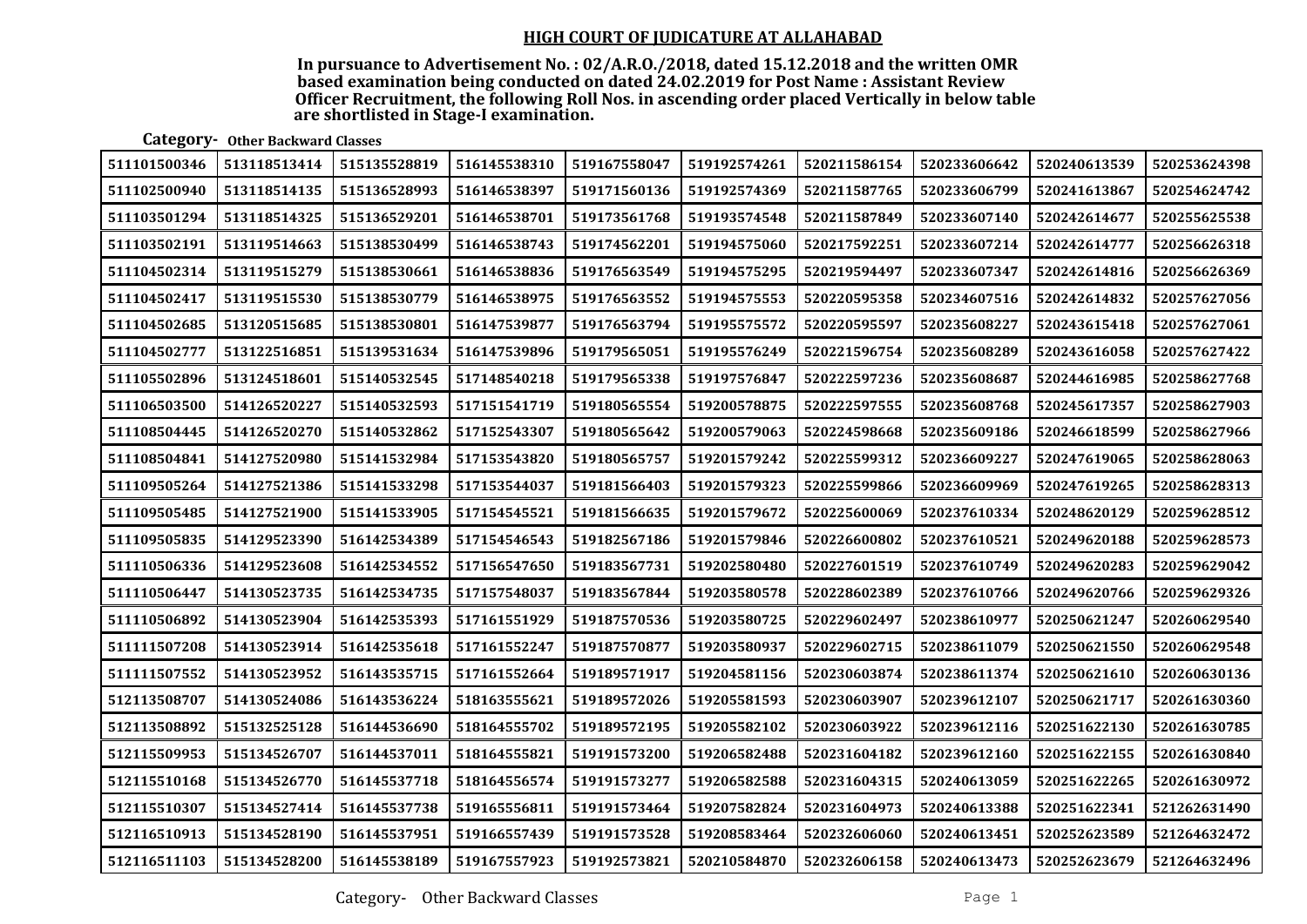In pursuance to Advertisement No. : 02/A.R.O./2018, dated 15.12.2018 and the written OMR based examination being conducted on dated 24.02.2019 for Post Name : Assistant Review Officer Recruitment, the following Roll Nos. in ascending order placed Vertically in below table are shortlisted in Stage-I examination.

Category- Other Backward Classes

| 521264632711 | 522279642797 | 523296654213 | 523310664146 |
|--------------|--------------|--------------|--------------|
| 521264632979 | 522279642899 | 523296654268 | 523310664298 |
| 521264633322 | 522279642991 | 523296654495 | 523311665007 |
| 521264633340 | 522280643180 | 523296654534 | 523311665245 |
| 521264633352 | 522281643957 | 523296654551 | 523312665708 |
| 521265633472 | 522283645982 | 523297654577 | 523312665837 |
| 521265633834 | 522285646636 | 523297654890 | 523313666679 |
| 521265634038 | 522285646802 | 523297654982 | 523314667214 |
| 521267634733 | 523287648520 | 523297654992 | 523315668188 |
| 521267634735 | 523288648911 | 523297655028 | 523316668887 |
| 521268635464 | 523288648984 | 523299656479 | 523316669096 |
| 521268635472 | 523288649098 | 523299656537 | 523317669308 |
| 521268635807 | 523289649522 | 523300656937 | 523317669321 |
| 521268636031 | 523290650058 | 523300657002 | 523317669418 |
| 521268636034 | 523291650778 | 523300657232 | 523318670431 |
| 521269636076 | 523291650785 | 523300657237 | 523319671893 |
| 521269636581 | 523291651026 | 523302658052 | 523320672787 |
| 521269636698 | 523292651399 | 523304659737 | 523321673313 |
| 521270636788 | 523292651543 | 523304659761 | 523321673682 |
| 521270636863 | 523292651755 | 523304659866 | 523322673985 |
| 521271637407 | 523292651825 | 523305660111 | 523322674570 |
| 521272637802 | 523292651847 | 523305660170 | 523322674946 |
| 522274639219 | 523293652980 | 523305660257 |              |
| 522275639857 | 523295653553 | 523306661273 |              |
| 522276640679 | 523295653668 | 523309663783 |              |
| 522277641457 | 523295653690 | 523309663923 |              |
| 522279642642 | 523295654000 | 523309663974 |              |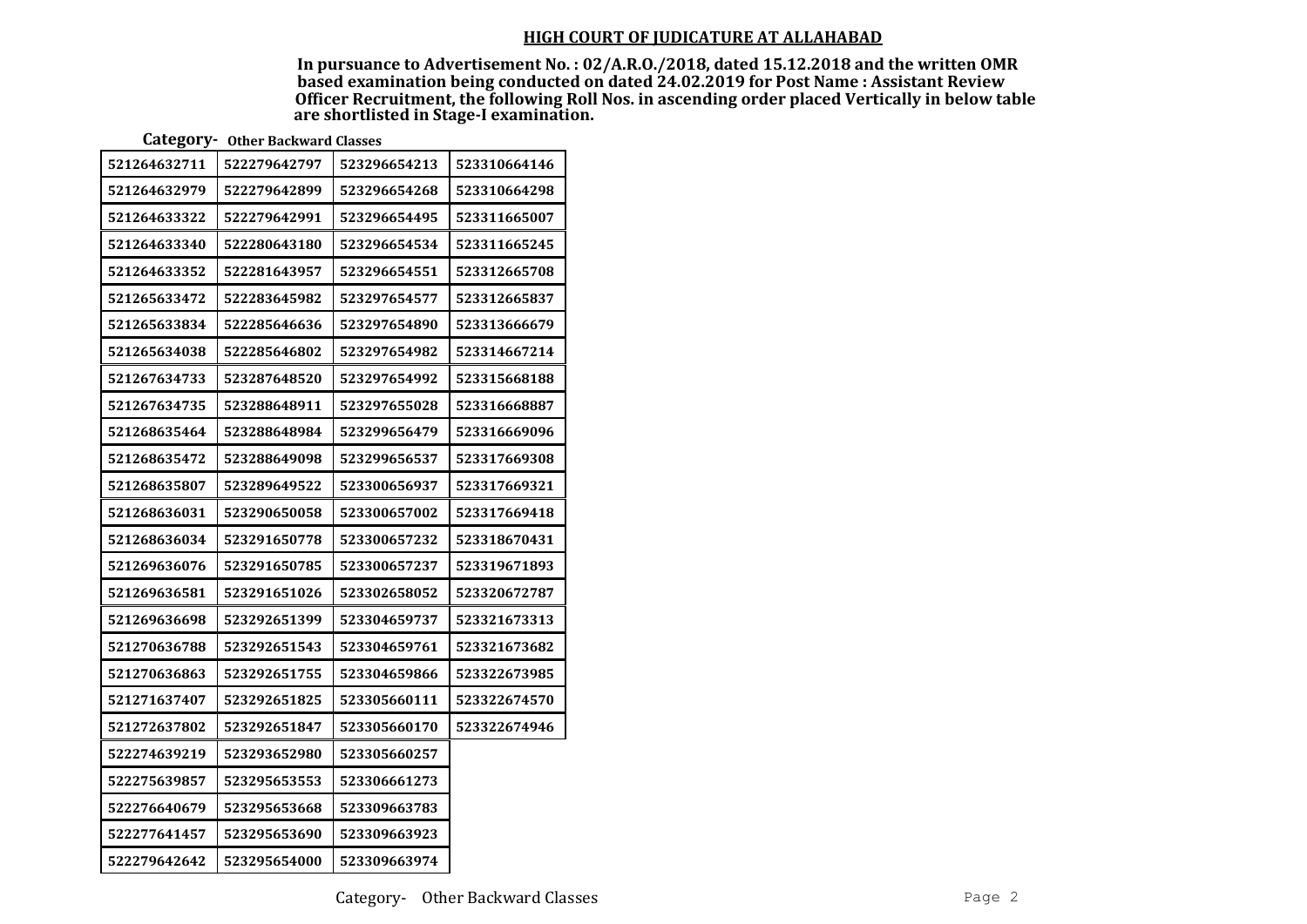In pursuance to Advertisement No. : 02/A.R.O./2018, dated 15.12.2018 and the written OMR based examination being conducted on dated 24.02.2019 for Post Name : Assistant Review Officer Recruitment, the following Roll Nos. in ascending order placed Vertically in below table are shortlisted in Stage-I examination.

Category- Scheduled Caste

| 511101500365 | 512116511111 | 515138530505 | 518163554976 | 519183567791 | 519199578438 | 520221596537 | 520231604223 | 520243615412 | 520255625501 |
|--------------|--------------|--------------|--------------|--------------|--------------|--------------|--------------|--------------|--------------|
| 511103501475 | 513117511266 | 515138530756 | 519165556871 | 519183567857 | 519199578659 | 520222596869 | 520232605175 | 520243615796 | 520255625723 |
| 511103501569 | 513117512687 | 515139531770 | 519165556883 | 519184568310 | 519200579147 | 520222597132 | 520232606218 | 520243615961 | 520257626781 |
| 511103502199 | 513119515298 | 515140532481 | 519165557061 | 519184568400 | 519202580188 | 520222597388 | 520232606306 | 520243616052 | 520257627165 |
| 511108504425 | 513120515730 | 515141534047 | 519166557369 | 519184568609 | 519203580621 | 520222597894 | 520232606350 | 520244616399 | 520257627448 |
| 511108505019 | 513120515990 | 516142534874 | 519167557757 | 519185569588 | 519203580727 | 520223598035 | 520233607080 | 520244616725 | 520257627464 |
| 511109505213 | 513121516237 | 516143535767 | 519169559303 | 519187570580 | 519204581299 | 520223598416 | 520233607332 | 520244616924 | 520257627577 |
| 511109505396 | 513122516722 | 516144536886 | 519171560326 | 519188571106 | 519204581457 | 520225599269 | 520235609052 | 520245617492 | 520259628588 |
| 511109505406 | 513122516948 | 516145537766 | 519171560337 | 519188571142 | 519205581711 | 520225599705 | 520235609123 | 520245617551 | 520259628629 |
| 511109505441 | 513122517203 | 516145537949 | 519171560388 | 519189571429 | 519205582021 | 520225600041 | 520236609640 | 520245618203 | 520259628998 |
| 511109505715 | 513124518245 | 516145538230 | 519171560463 | 519189571603 | 519206582451 | 520225600204 | 520236609660 | 520246618406 | 520259629071 |
| 511110506228 | 513124518306 | 516146538508 | 519171560513 | 519189571758 | 519206582519 | 520226600326 | 520236610252 | 520246618573 | 520259629367 |
| 511110506757 | 513124518880 | 516146538931 | 519171560707 | 519189571997 | 519208583338 | 520226600425 | 520238611563 | 520246618684 | 520260629425 |
| 511110506802 | 514127520989 | 516147539853 | 519173561613 | 519190572541 | 520209584410 | 520226600842 | 520238611749 | 520246618885 | 520260629513 |
| 511111507018 | 514127521587 | 517148540334 | 519173561638 | 519190572860 | 520212588914 | 520226600891 | 520239612112 | 520246619017 | 520260629723 |
| 511111507191 | 514127521835 | 517151542499 | 519173561732 | 519191573585 | 520212588922 | 520227601141 | 520239612228 | 520247619568 | 520260630197 |
| 511111507474 | 514127521959 | 517153544235 | 519176563274 | 519192574240 | 520213589290 | 520227601544 | 520239612280 | 520249620144 | 520261630307 |
| 511111507598 | 514128522272 | 517154545766 | 519176563690 | 519193574720 | 520213589308 | 520228602034 | 520239612363 | 520249620156 | 520261630715 |
| 512112508215 | 514128522800 | 517154546080 | 519176563744 | 519193575026 | 520214590385 | 520228602119 | 520239612442 | 520249620355 | 520261630813 |
| 512113508933 | 514128522923 | 517160550496 | 519178564314 | 519194575375 | 520214590490 | 520228602249 | 520240613062 | 520249620467 | 520261630961 |
| 512113509019 | 514129523210 | 517160550857 | 519178564522 | 519194575518 | 520215590568 | 520228602379 | 520240613147 | 520250621747 | 520261631072 |
| 512113509080 | 514129523353 | 517160551275 | 519180565508 | 519195576084 | 520217592033 | 520229602890 | 520242614204 | 520251622041 | 521262631507 |
| 512115510175 | 515133526120 | 517160551359 | 519181566098 | 519198577475 | 520217592466 | 520229603043 | 520242614205 | 520251622668 | 521263632267 |
| 512116510473 | 515134526873 | 518163553963 | 519181566190 | 519198577676 | 520218593753 | 520230603446 | 520242614323 | 520251622877 | 521264632605 |
| 512116510546 | 515135528457 | 518163554290 | 519182566821 | 519199578235 | 520219594616 | 520230603603 | 520242614399 | 520252623415 | 521264632717 |
| 512116510625 | 515136529299 | 518163554743 | 519182567063 | 519199578285 | 520219594952 | 520230603915 | 520242614451 | 520253624280 | 521264632806 |
| 512116510844 | 515137530187 | 518163554875 | 519183567790 | 519199578357 | 520221595993 | 520230604024 | 520242614721 | 520254625127 | 521264633061 |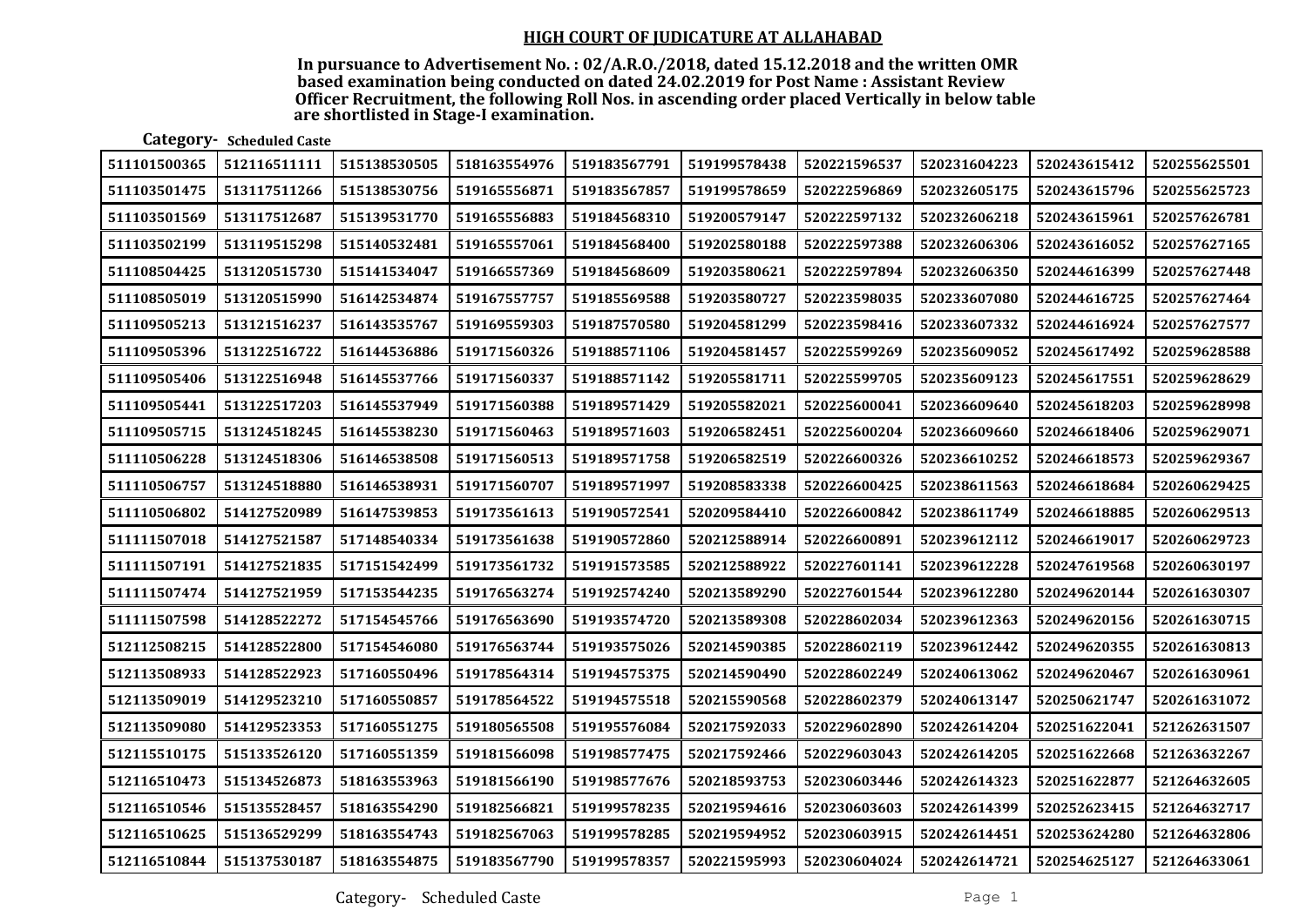| Category - Scheduled Caste |              |              |  |  |  |  |
|----------------------------|--------------|--------------|--|--|--|--|
| 521264633223               | 522281644986 | 523321673156 |  |  |  |  |
| 521264633237               | 522282645065 |              |  |  |  |  |
| 521265633951               | 522282645106 |              |  |  |  |  |
| 521266634253               | 522283645691 |              |  |  |  |  |
| 521266634302               | 522283645762 |              |  |  |  |  |
| 521267634818               | 522284646075 |              |  |  |  |  |
| 521267634942               | 522284646096 |              |  |  |  |  |
| 521267635206               | 522284646481 |              |  |  |  |  |
| 521269636506               | 522284646520 |              |  |  |  |  |
| 521269636613               | 522286647365 |              |  |  |  |  |
| 521271637285               | 523288648717 |              |  |  |  |  |
| 521273638584               | 523291650449 |              |  |  |  |  |
| 522277641028               | 523293652386 |              |  |  |  |  |
| 522277641590               | 523301657674 |              |  |  |  |  |
| 522278641690               | 523302657942 |              |  |  |  |  |
| 522278641939               | 523304659041 |              |  |  |  |  |
| 522278642086               | 523308662904 |              |  |  |  |  |
| 522279642785               | 523308663008 |              |  |  |  |  |
| 522279642827               | 523309663835 |              |  |  |  |  |
| 522279642836               | 523311664773 |              |  |  |  |  |
| 522279643118               | 523312666321 |              |  |  |  |  |
| 522280643200               | 523313666492 |              |  |  |  |  |
| 522280643270               | 523314667427 |              |  |  |  |  |
| 522280643309               | 523315668109 |              |  |  |  |  |
| 522280643343               | 523317669892 |              |  |  |  |  |
| 522280643389               | 523318670379 |              |  |  |  |  |
| 522280643817               | 523318671161 |              |  |  |  |  |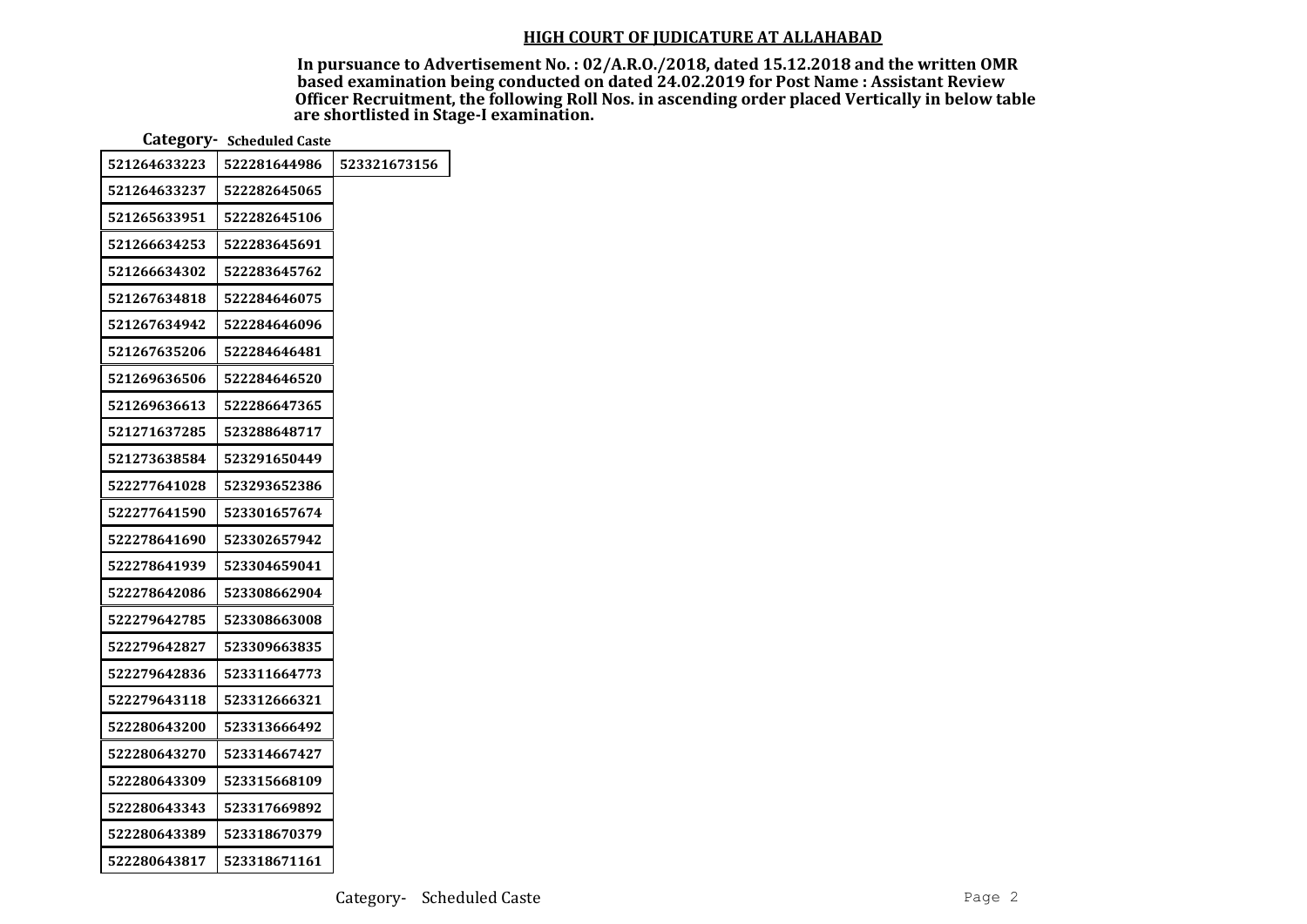|              | Category- Scheduled Tribe |
|--------------|---------------------------|
| 511103501581 |                           |
| 516145537618 |                           |
| 517148540175 |                           |
| 517150541440 |                           |
| 517152543395 |                           |
| 517154545725 |                           |
| 517154546523 |                           |
| 517156547282 |                           |
| 519174562638 |                           |
| 519190572505 |                           |
| 520209584160 |                           |
| 520210585610 |                           |
| 520216591536 |                           |
| 520249620459 |                           |
| 520259629316 |                           |
| 520260629681 |                           |
| 520261630701 |                           |
| 523305660151 |                           |
| 523306661023 |                           |
| 523312665523 |                           |
| 523315667976 |                           |
| 523317669242 |                           |
| 523321673616 |                           |
| 523322674471 |                           |
| 523323675855 |                           |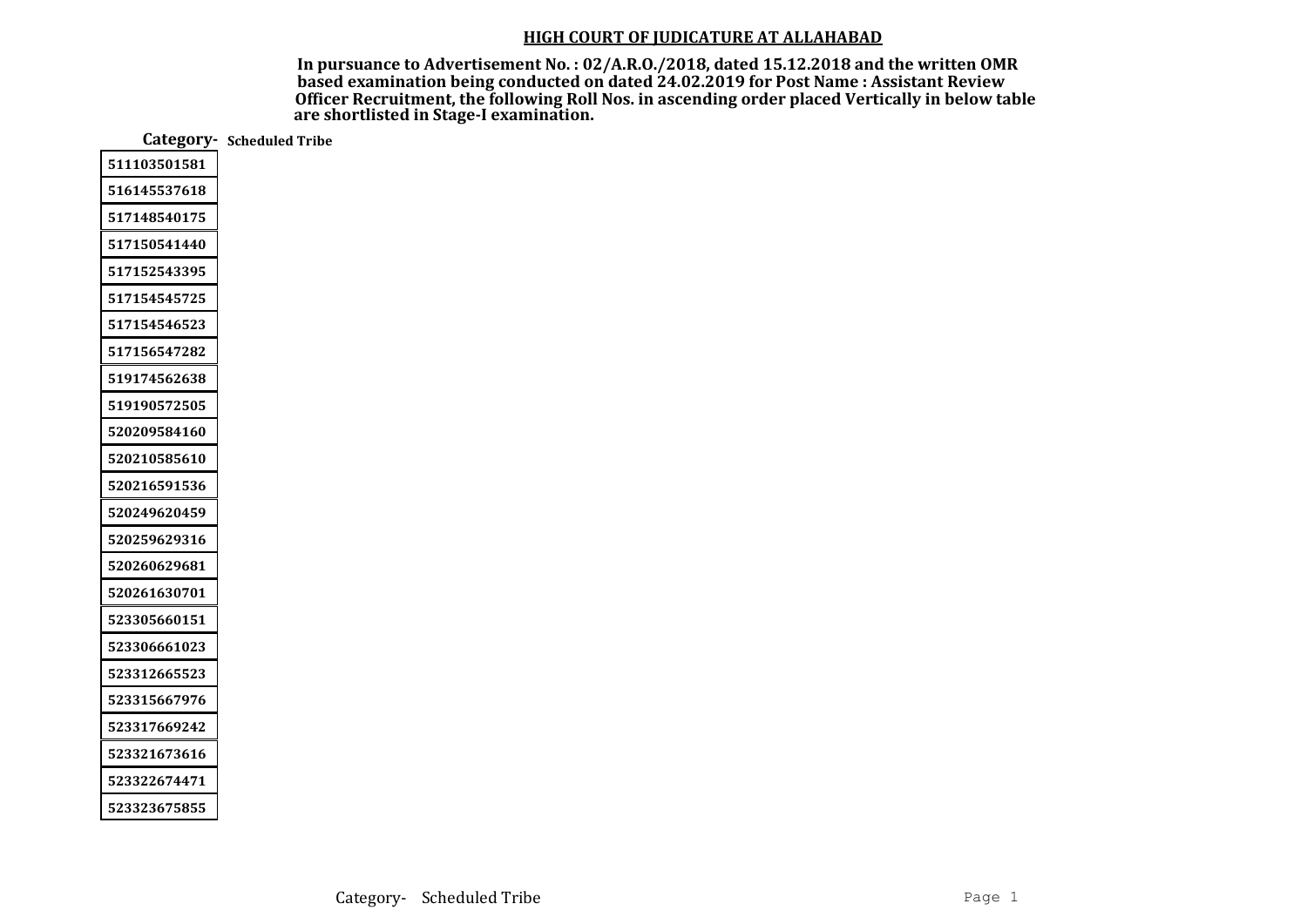In pursuance to Advertisement No. : 02/A.R.O./2018, dated 15.12.2018 and the written OMR based examination being conducted on dated 24.02.2019 for Post Name : Assistant Review Officer Recruitment, the following Roll Nos. in ascending order placed Vertically in below table are shortlisted in Stage-I examination.

| 511101500108 | 513117512343 | 513123517823 | 515132525365 | 516142535450 | 517151541836 | 519168558500 | 520209584578 | 520211587529 | 520215591343 |
|--------------|--------------|--------------|--------------|--------------|--------------|--------------|--------------|--------------|--------------|
| 511101500218 | 513117512504 | 513123517906 | 515132525403 | 516142535469 | 517151541908 | 519168558770 | 520209584678 | 520211587534 | 520215591383 |
| 511101500421 | 513117512724 | 513123517911 | 515132525570 | 516142535517 | 517151541982 | 519168558803 | 520210584861 | 520211587831 | 520215591408 |
| 511101500436 | 513118513092 | 513123517928 | 515132525750 | 516142535544 | 517151542255 | 519168558931 | 520210584874 | 520212588080 | 520216591655 |
| 511102500709 | 513118513607 | 513124518239 | 515132525783 | 516145537629 | 517151542360 | 519169559147 | 520210584906 | 520212588209 | 520216591791 |
| 511102500750 | 513118513628 | 513124518290 | 515133525846 | 516145538329 | 517155546642 | 519169559244 | 520210584927 | 520212588214 | 520216591873 |
| 511102500839 | 513118513672 | 513124518298 | 515133526047 | 516145538333 | 517157548034 | 519169559300 | 520210584938 | 520212588265 | 520217592037 |
| 511102500903 | 513118513704 | 513124518576 | 515133526153 | 516146538413 | 518163553840 | 519169559317 | 520210585068 | 520212588425 | 520217592097 |
| 511102501146 | 513118513782 | 513124518581 | 515134526820 | 516146538611 | 518163553962 | 519170559877 | 520210585181 | 520212588799 | 520217592140 |
| 511102501179 | 513118513801 | 513124518653 | 515134528093 | 516146538908 | 518163554304 | 519171560402 | 520210585317 | 520213589049 | 520217592297 |
| 511103502130 | 513118514008 | 513124518819 | 515135528680 | 516147539512 | 518163555219 | 519171560655 | 520210585378 | 520213589050 | 520217592335 |
| 511106503759 | 513118514169 | 513124518905 | 515137530024 | 516147539878 | 518163555571 | 519172561209 | 520210585615 | 520213589342 | 520217592390 |
| 511109505224 | 513118514250 | 513124519139 | 515137530098 | 517148540109 | 518164556641 | 519172561508 | 520211585961 | 520214589655 | 520217592419 |
| 511111506999 | 513119514648 | 513124519162 | 515138530808 | 517148540194 | 519165556735 | 519173561997 | 520211586002 | 520214589691 | 520217592482 |
| 512112508085 | 513119514653 | 513124519166 | 515139531453 | 517148540245 | 519165556827 | 519173562010 | 520211586025 | 520214589773 | 520217592613 |
| 512112508205 | 513119514842 | 514125519191 | 515141533181 | 517148540430 | 519165556835 | 519174562221 | 520211586280 | 520214590239 | 520217592656 |
| 512113508863 | 513119515321 | 514125519647 | 516142534216 | 517148540540 | 519166557329 | 519174562384 | 520211586306 | 520214590251 | 520217592816 |
| 512114509270 | 513119515387 | 514126520039 | 516142534377 | 517149540677 | 519166557510 | 519174562545 | 520211586312 | 520214590303 | 520217592842 |
| 513117511281 | 513119515442 | 514126520169 | 516142534650 | 517149540716 | 519166557564 | 519174562677 | 520211586368 | 520214590338 | 520217592943 |
| 513117511811 | 513120515811 | 515131524548 | 516142534784 | 517149540776 | 519166557579 | 519175562774 | 520211586585 | 520214590340 | 520217592957 |
| 513117511845 | 513120515940 | 515131524800 | 516142534859 | 517149541017 | 519166557695 | 519175563055 | 520211586701 | 520215590550 | 520217593273 |
| 513117511967 | 513120515944 | 515131524830 | 516142534986 | 517150541197 | 519167558212 | 519175563157 | 520211587008 | 520215590601 | 520217593384 |
| 513117512030 | 513120516094 | 515131525015 | 516142534992 | 517150541480 | 519167558220 | 519176563264 | 520211587057 | 520215590672 | 520218593476 |
| 513117512040 | 513121516171 | 515132525146 | 516142535169 | 517150541530 | 519168558256 | 520209584203 | 520211587112 | 520215591033 | 520218593770 |
| 513117512233 | 513121516229 | 515132525199 | 516142535206 | 517151541635 | 519168558317 | 520209584283 | 520211587280 | 520215591060 | 520218593843 |
| 513117512245 | 513122517007 | 515132525272 | 516142535268 | 517151541670 | 519168558358 | 520209584291 | 520211587405 | 520215591291 | 520218593894 |
| 513117512271 | 513122517226 | 515132525334 | 516142535430 | 517151541691 | 519168558381 | 520209584434 | 520211587426 | 520215591315 | 520218593897 |

Category- Women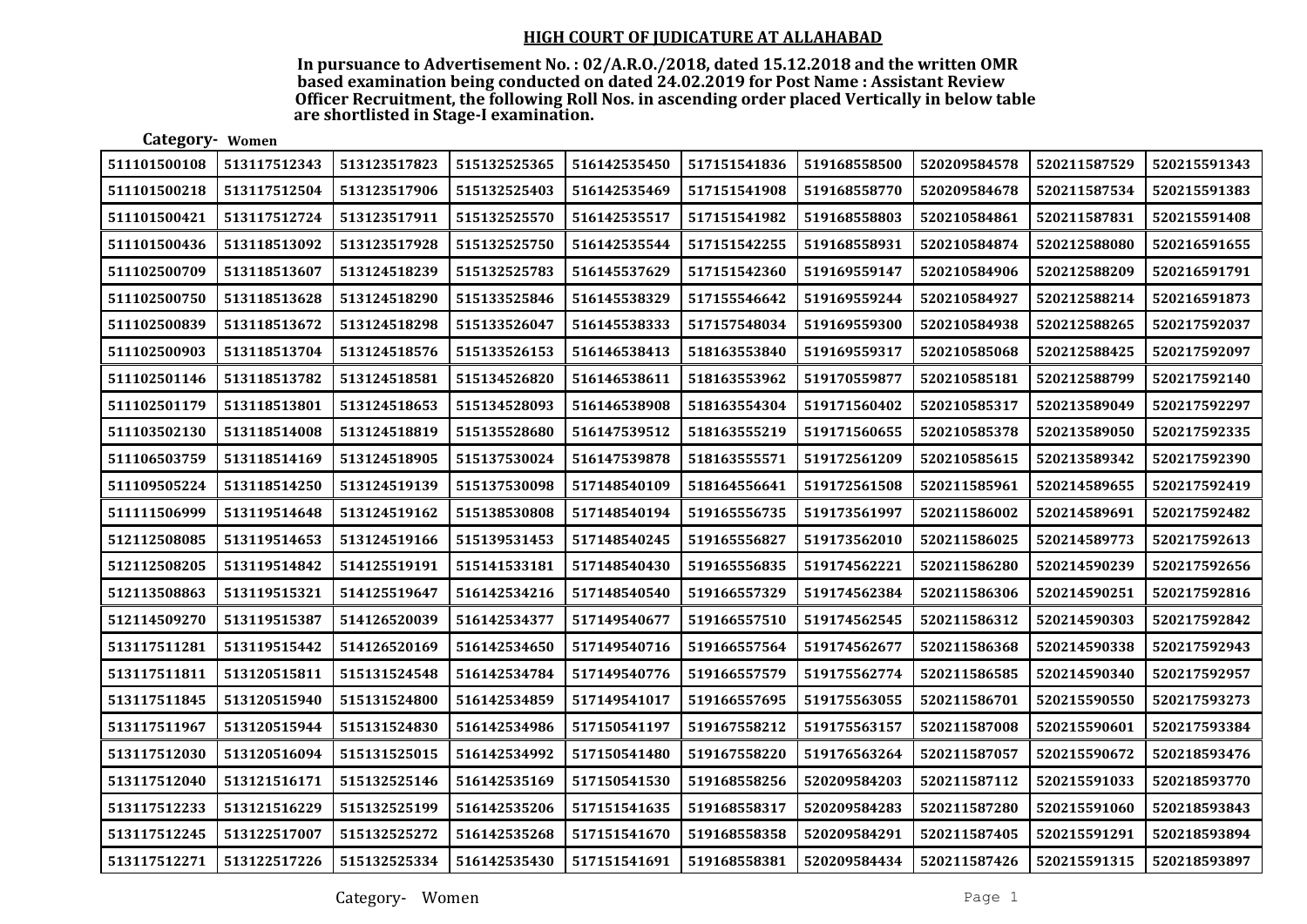| Category- Women |              |              |
|-----------------|--------------|--------------|
| 520218594176    | 521262631599 | 523293652549 |
| 520218594192    | 521262631739 | 523293652579 |
| 520218594295    | 521263631957 | 523293652622 |
| 520218594364    | 521263632346 | 523293652623 |
| 520218594379    | 521263632401 | 523293652710 |
| 520218594399    | 521264632829 | 523293652975 |
| 520219594593    | 521264633334 | 523294653205 |
| 520219595016    | 522274639397 |              |
| 520219595044    | 522274639439 |              |
| 520219595173    | 522275639584 |              |
| 520219595252    | 522275639890 |              |
| 520220595572    | 522275640012 |              |
| 520220595601    | 522275640124 |              |
| 520220595729    | 522276640339 |              |
| 520221595872    | 522276640413 |              |
| 520221596091    | 522276640934 |              |
| 520221596111    | 522276640992 |              |
| 520221596323    | 523287648551 |              |
| 520221596430    | 523287648590 |              |
| 520221596476    | 523288648778 |              |
| 520222597269    | 523288648832 |              |
| 520222597331    | 523288648855 |              |
| 520222597936    | 523288648957 |              |
| 521262631262    | 523291650403 |              |
| 521262631317    | 523291650911 |              |
| 521262631386    | 523291651187 |              |
| 521262631439    | 523292651455 |              |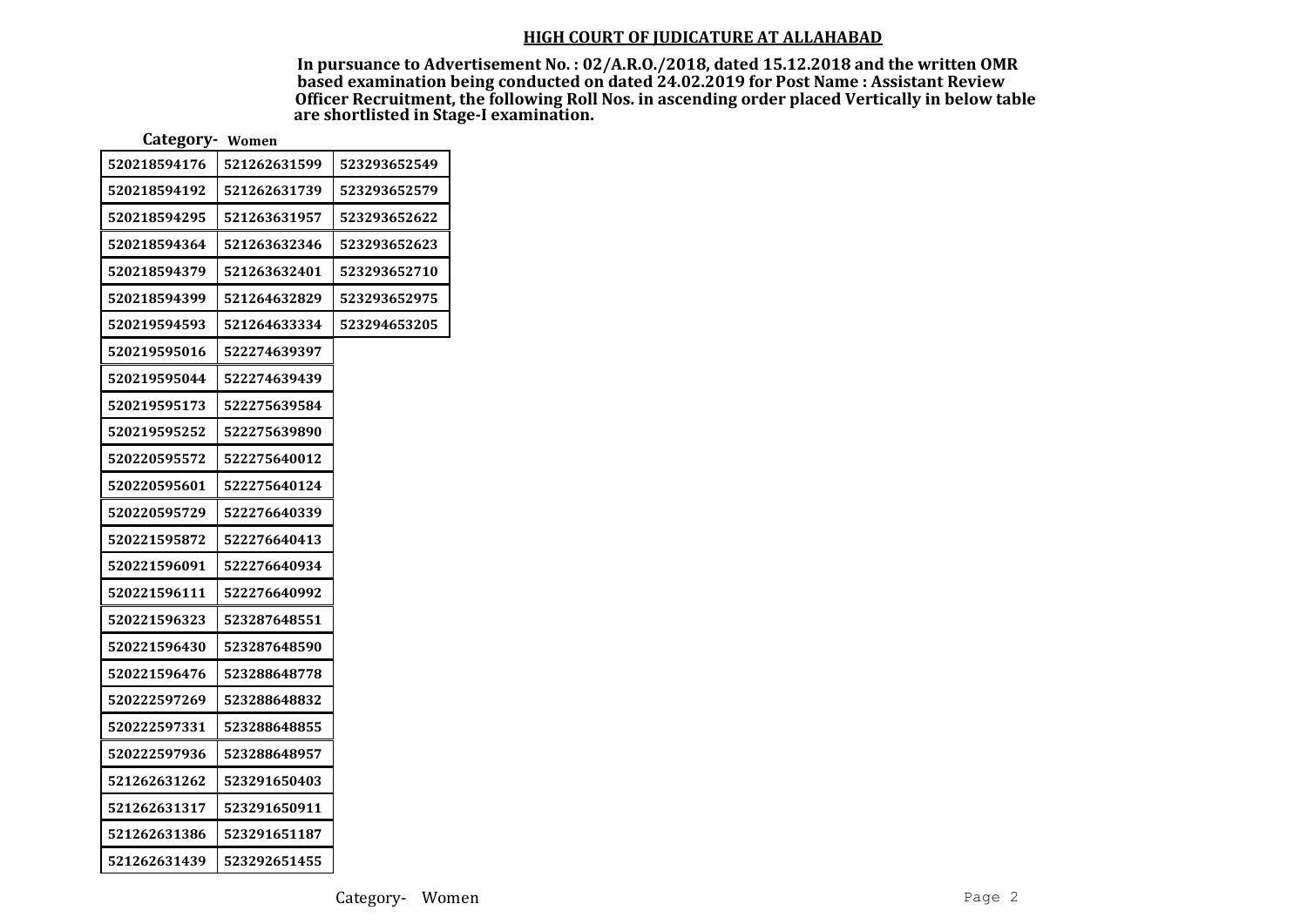| Category- E.S.M. |  |
|------------------|--|
|------------------|--|

| 511110506939 | 519192573861 | 520250621604 |
|--------------|--------------|--------------|
| 511111507220 | 519193574725 | 520251622057 |
| 512113508405 | 519198577580 | 520251622956 |
| 512113508699 | 519199578682 | 520252623382 |
| 512115510036 | 519201579395 | 520254624677 |
| 512115510082 | 519201579717 | 520254624789 |
| 513119514965 | 519202580222 | 520259628954 |
| 515134526532 | 519206582339 | 521265633573 |
| 515134526945 | 520212588318 | 521267634631 |
| 515138531147 | 520225599962 | 521267635163 |
| 515140532312 | 520225600208 | 521270636744 |
| 515141533067 | 520227601106 | 522284646163 |
| 516142534186 | 520227601196 | 523298655762 |
| 516145537604 | 520228601793 | 523298655963 |
| 516146538541 | 520230603894 | 523298656092 |
| 517151541806 | 520230603906 | 523304659043 |
| 517153544147 | 520233606746 | 523305660147 |
| 517154546422 | 520235609016 | 523306660941 |
| 517162553214 | 520235609129 | 523307661828 |
| 519182566726 | 520243615859 | 523316668907 |
| 519182567103 | 520243615965 | 523322674908 |
| 519184568145 | 520244616684 |              |
| 519184568928 | 520244616729 |              |
| 519185569685 | 520244617059 |              |
| 519186569831 | 520247619379 |              |
| 519186569857 | 520248619925 |              |
| 519191573076 | 520250621160 |              |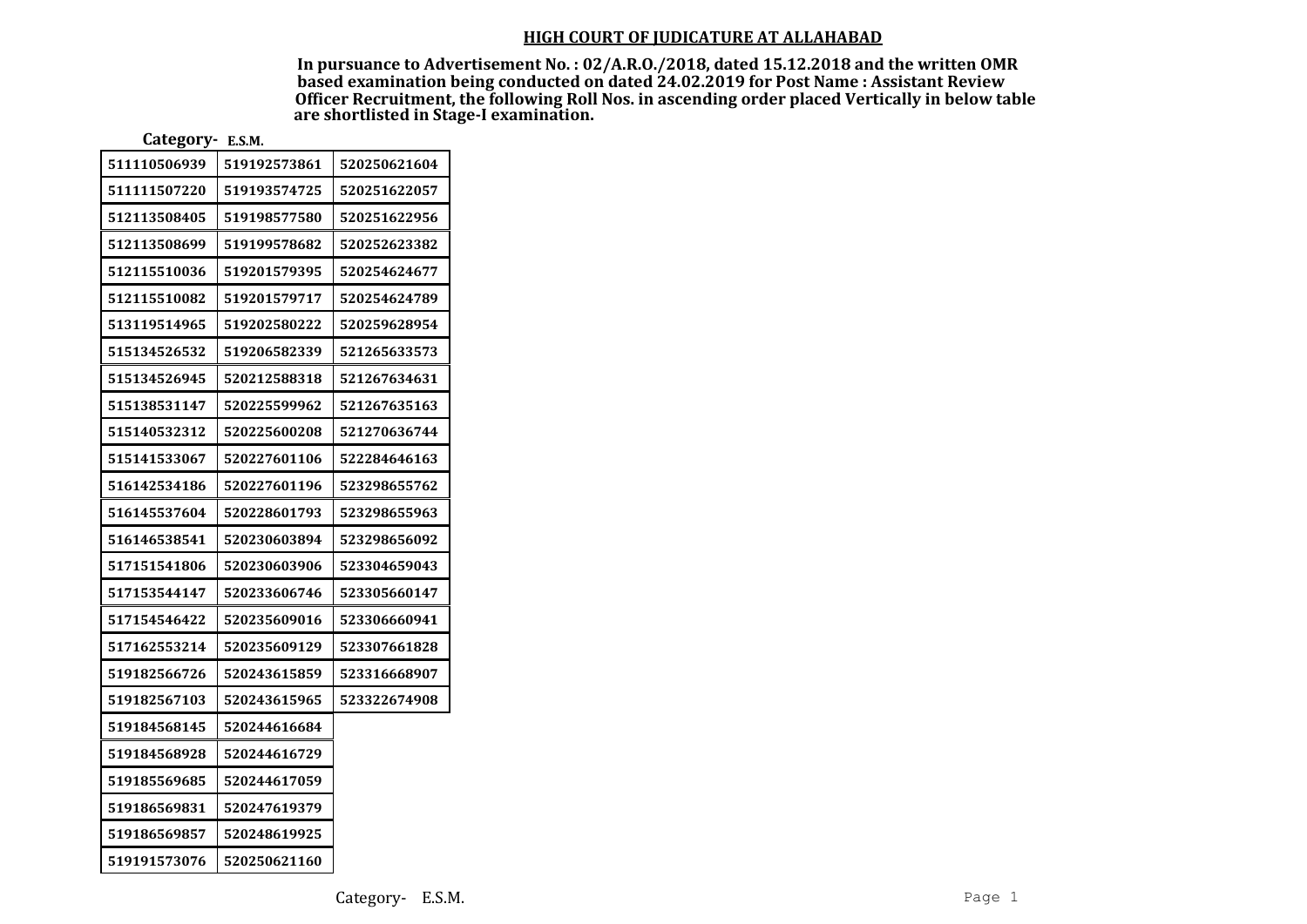|              | Category- Physically Challenged |
|--------------|---------------------------------|
| 511108504982 | 520232606205                    |
| 511110505953 | 520234607521                    |
| 511111507199 | 520235608742                    |
| 512114509101 | 520239612430                    |
| 513118512932 | 520240612879                    |
| 513119515270 | 520246618268                    |
| 513119515394 | 520247619420                    |
| 513121516603 | 520250621209                    |
| 513124518545 | 520254624886                    |
| 515134526660 | 520260630089                    |
| 515134526959 | 521262631856                    |
| 515134527274 | 522281644428                    |
| 516144536736 | 523295653600                    |
| 516147539462 | 523299656757                    |
| 517152543647 | 523301657850                    |
| 517161552202 | 523312665408                    |
| 519165556670 | 523313666574                    |
| 519172561426 | 523314667387                    |
| 519179565108 | 523321673427                    |
| 519187570848 |                                 |
| 519191573395 |                                 |
| 519193575007 |                                 |
| 519194575191 |                                 |
| 519198577403 |                                 |
| 519201579225 |                                 |
| 520231605035 |                                 |
| 520232605714 |                                 |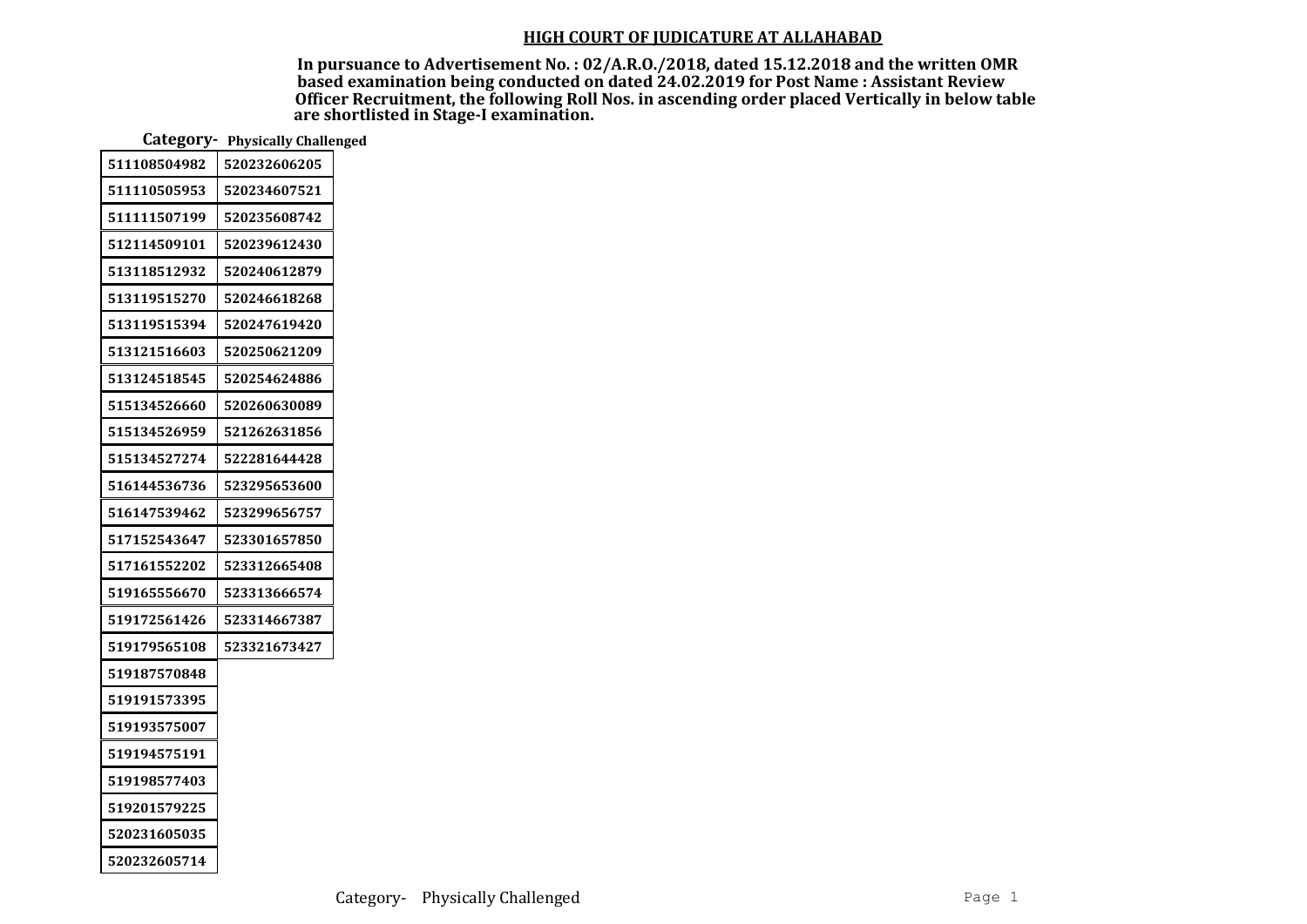In pursuance to Advertisement No. : 02/A.R.O./2018, dated 15.12.2018 and the written OMR based examination being conducted on dated 24.02.2019 for Post Name : Assistant Review Officer Recruitment, the following Roll Nos. in ascending order placed Vertically in below table are shortlisted in Stage-I examination.

Category- D.F.F.

| 511106503398 |
|--------------|
| 512113508872 |
| 512115509759 |
| 512116510381 |
| 513122516826 |
| 515138530340 |
| 515138530341 |
| 517161551738 |
| 518163555584 |
| 519170559499 |
| 519177564149 |
| 519188571319 |
| 519195575771 |
| 519198577935 |
| 519202580320 |
| 520223598448 |
| 520225600157 |
| 520232606462 |
| 520243615813 |
| 520255625727 |
| 520256626084 |
| 520259629092 |
| 522286647538 |
| 523288649047 |
| 523314667510 |
| 523316668823 |
| 523318671363 |